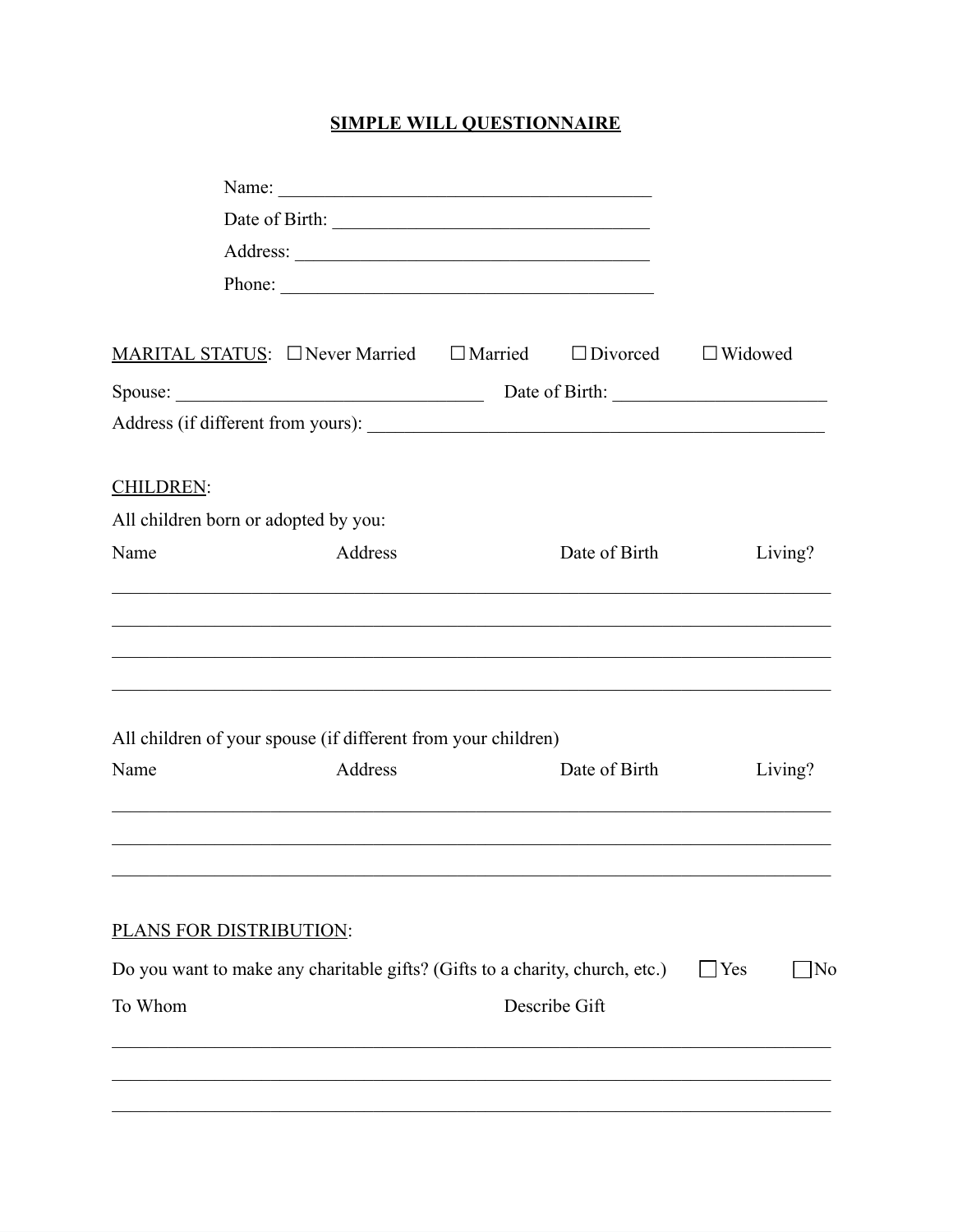| Will you be gifting specific items? (Specific jewelry, china, property, etc.)<br>To Whom                                                                                                                                                                                                                        | Describe Gift     | $\Box$ Yes<br>$\overline{\rm No}$ |
|-----------------------------------------------------------------------------------------------------------------------------------------------------------------------------------------------------------------------------------------------------------------------------------------------------------------|-------------------|-----------------------------------|
| Besides the gifts listed above, who do you want to give your property to?<br>Primary Beneficiar(ies):                                                                                                                                                                                                           |                   |                                   |
| Alternative Beneficiar(ies):                                                                                                                                                                                                                                                                                    |                   |                                   |
|                                                                                                                                                                                                                                                                                                                 |                   |                                   |
| If one of your beneficiaries predeceases you, would you like their children to get their share?<br>(i.e., if you leave everything to your children, and one predeceases you, would you like for their<br>children to get their parent's share?) $\Box$ Yes                                                      | $\blacksquare$ No |                                   |
| <b>EXECUTOR</b> (The person who will handle the distribution of your estate)                                                                                                                                                                                                                                    |                   |                                   |
|                                                                                                                                                                                                                                                                                                                 | City/State:       |                                   |
| Alternate:                                                                                                                                                                                                                                                                                                      | City/State:       |                                   |
| <b>GUARDIAN OF YOUR MINOR CHILDREN</b> if applicable (The person(s) responsible for<br>taking care of your minor children if you die prior to them reaching the age of 19. Each choice<br>may be a married couple; if two people, they must be married — you cannot leave children to<br>two unmarried persons) |                   |                                   |
|                                                                                                                                                                                                                                                                                                                 | City/State:       |                                   |
|                                                                                                                                                                                                                                                                                                                 | City/State:       |                                   |
| At what age should recipients receive control of their inheritance? (This can be any age, it does                                                                                                                                                                                                               |                   |                                   |
| not have to be at 18)                                                                                                                                                                                                                                                                                           |                   |                                   |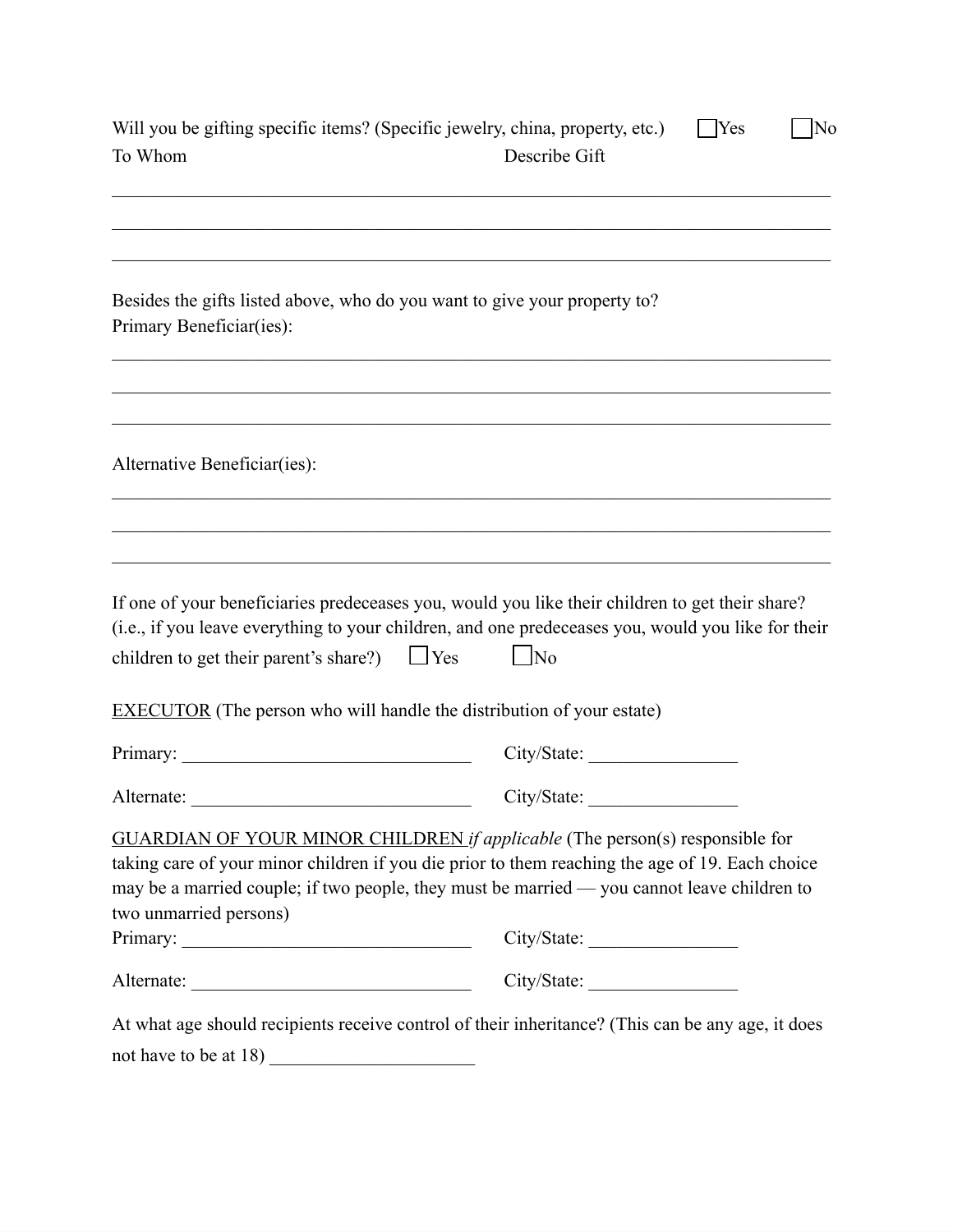Are there special needs or circumstances among your beneficiaries (such as mental disability, inability to handle money, greatly different financial needs or the like)?

 $\mathcal{L}_\mathcal{L} = \mathcal{L}_\mathcal{L} = \mathcal{L}_\mathcal{L} = \mathcal{L}_\mathcal{L} = \mathcal{L}_\mathcal{L} = \mathcal{L}_\mathcal{L} = \mathcal{L}_\mathcal{L} = \mathcal{L}_\mathcal{L} = \mathcal{L}_\mathcal{L} = \mathcal{L}_\mathcal{L} = \mathcal{L}_\mathcal{L} = \mathcal{L}_\mathcal{L} = \mathcal{L}_\mathcal{L} = \mathcal{L}_\mathcal{L} = \mathcal{L}_\mathcal{L} = \mathcal{L}_\mathcal{L} = \mathcal{L}_\mathcal{L}$ 

 $\mathcal{L}_\mathcal{L} = \mathcal{L}_\mathcal{L} = \mathcal{L}_\mathcal{L} = \mathcal{L}_\mathcal{L} = \mathcal{L}_\mathcal{L} = \mathcal{L}_\mathcal{L} = \mathcal{L}_\mathcal{L} = \mathcal{L}_\mathcal{L} = \mathcal{L}_\mathcal{L} = \mathcal{L}_\mathcal{L} = \mathcal{L}_\mathcal{L} = \mathcal{L}_\mathcal{L} = \mathcal{L}_\mathcal{L} = \mathcal{L}_\mathcal{L} = \mathcal{L}_\mathcal{L} = \mathcal{L}_\mathcal{L} = \mathcal{L}_\mathcal{L}$ 

 $\mathcal{L}_\mathcal{L} = \mathcal{L}_\mathcal{L} = \mathcal{L}_\mathcal{L} = \mathcal{L}_\mathcal{L} = \mathcal{L}_\mathcal{L} = \mathcal{L}_\mathcal{L} = \mathcal{L}_\mathcal{L} = \mathcal{L}_\mathcal{L} = \mathcal{L}_\mathcal{L} = \mathcal{L}_\mathcal{L} = \mathcal{L}_\mathcal{L} = \mathcal{L}_\mathcal{L} = \mathcal{L}_\mathcal{L} = \mathcal{L}_\mathcal{L} = \mathcal{L}_\mathcal{L} = \mathcal{L}_\mathcal{L} = \mathcal{L}_\mathcal{L}$ 

## DURABLE POWER OF ATTORNEY:

Do you want a durable power of attorney? (This document allows the appointed person to act on

| your behalf in respect to all of your affairs) Yes No |  |  |  |
|-------------------------------------------------------|--|--|--|
|-------------------------------------------------------|--|--|--|

## LIVING WILL:

Do you want to have a Living Will? (This document sets end of life instructions and appoints someone to make all medical decisions for you if you are unable to do so on your own)

☐Yes ☐No

*Please note the following questions are asking if you would like life-sustaining treatment. This does not include life-saving treatment; you are not waiving your rights to receive treatment that could potentially save your life.*

|                                                                                                                                                     | Yes | N <sub>o</sub> |
|-----------------------------------------------------------------------------------------------------------------------------------------------------|-----|----------------|
| Do you wish to have life-sustaining treatment if you are<br>terminally ill/injured?                                                                 |     |                |
| Do you want food/water provided by a feeding tube or IV<br>if you are terminally ill/injured?                                                       |     |                |
| Do you wish to have life-sustaining treatment if you are<br>permanently unconscious?                                                                |     |                |
| Do you want food/water provided by a feeding tube or IV<br>if you are permanently unconscious?                                                      |     |                |
| If the doctor treating you does not want to follow your<br>directions, do you want your proxy to find a doctor that<br>will follow your directions? |     |                |
| If you are pregnant, do you wish for the choices made on<br>this form to only be followed after the birth of your baby<br>(if applicable)?          |     |                |